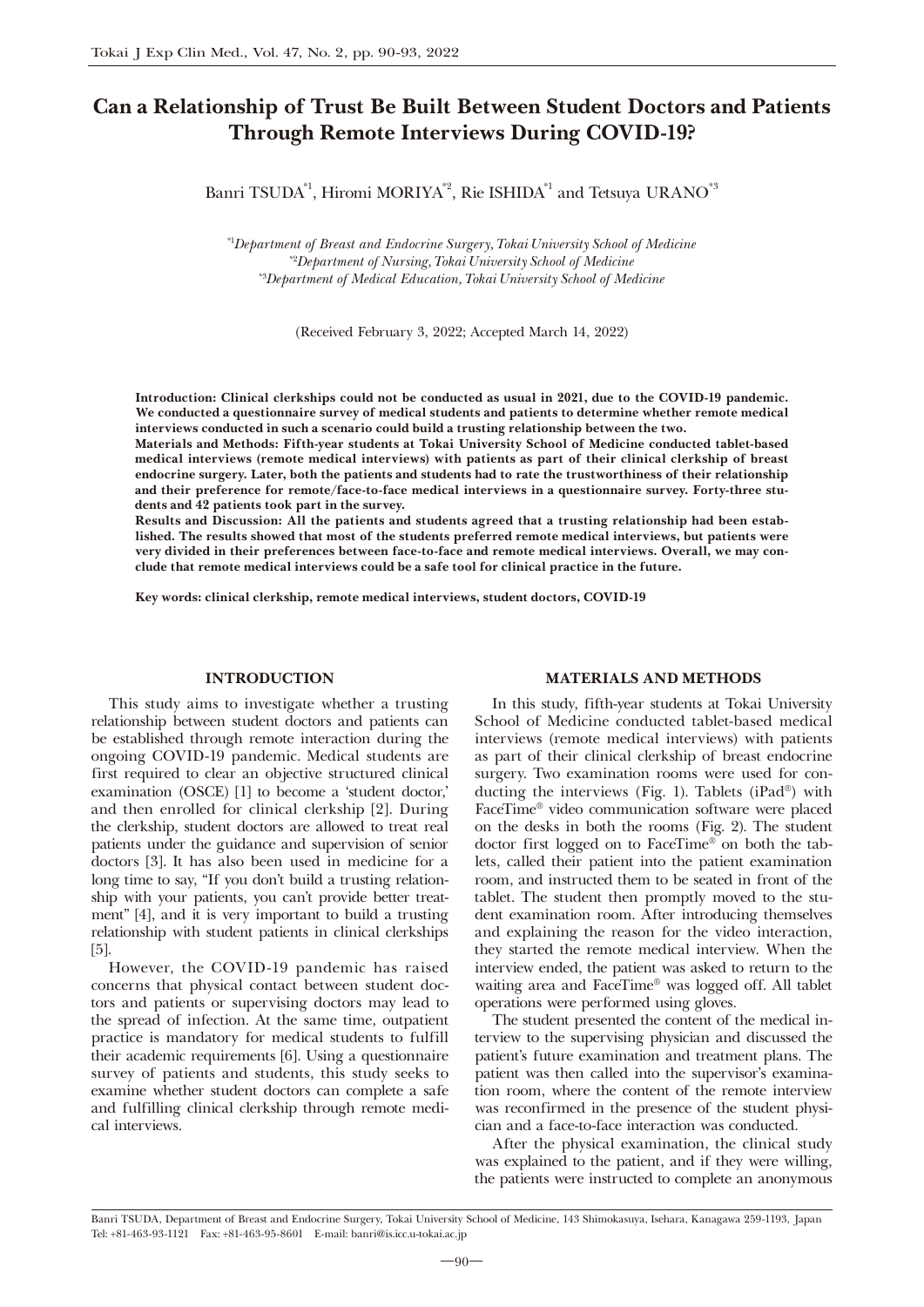

Fig. 1 Two examination rooms were used in this study: room 8 was occupied by students and room 9 by patients.



Fig. 2 A view inside the examination room. Both booths had the same layout.



Fig. 3 Results of questionnaire tabulation. The vertical axis shows the percentage of the evaluation when the total is 100% (5 very good; 4 good; 3 average; 2 rather bad; 1 bad). The horizontal axis shows the number of each question item.

- (a) Results of the questionnaire from patients. The horizontal axis indicates:
	- 1. Was the student doctor's language and dress appropriate?
	- 2. Was the doctor sincere and kind?
	- 3. Did the doctor take the patient's point of view into consideration?
	- 4. What was your impression of the remote medical interview (remote better or face-to-face better)?
- (b) Results of the questionnaire to students. The horizontal axis is:
	- 1. Do you think a remote medical interview can establish the same doctor-patient relationship as a face-to-face one?
	- 2. Was the remote interview smooth?
	- 3. What was your impression of the remote medical interview (is remote better or face-to-face better)?

5-point questionnaire and place it in the collection box at the outpatient reception. The questionnaire included the following items:

- 1. Was the student doctor's language and dress appropriate?
- 2. Did you feel the student doctor was sincere and kind?
- 3. Did you feel the student doctor took the patient's point of view into consideration (were the explanations easy to understand) ?
- 4. What do you feel about remote medical interviews (which is better, remote or face-to-face)? Rate on a 5-point scale by ticking the boxes (5 for remote is better; 4 for online is better; 3 for

 $-91-$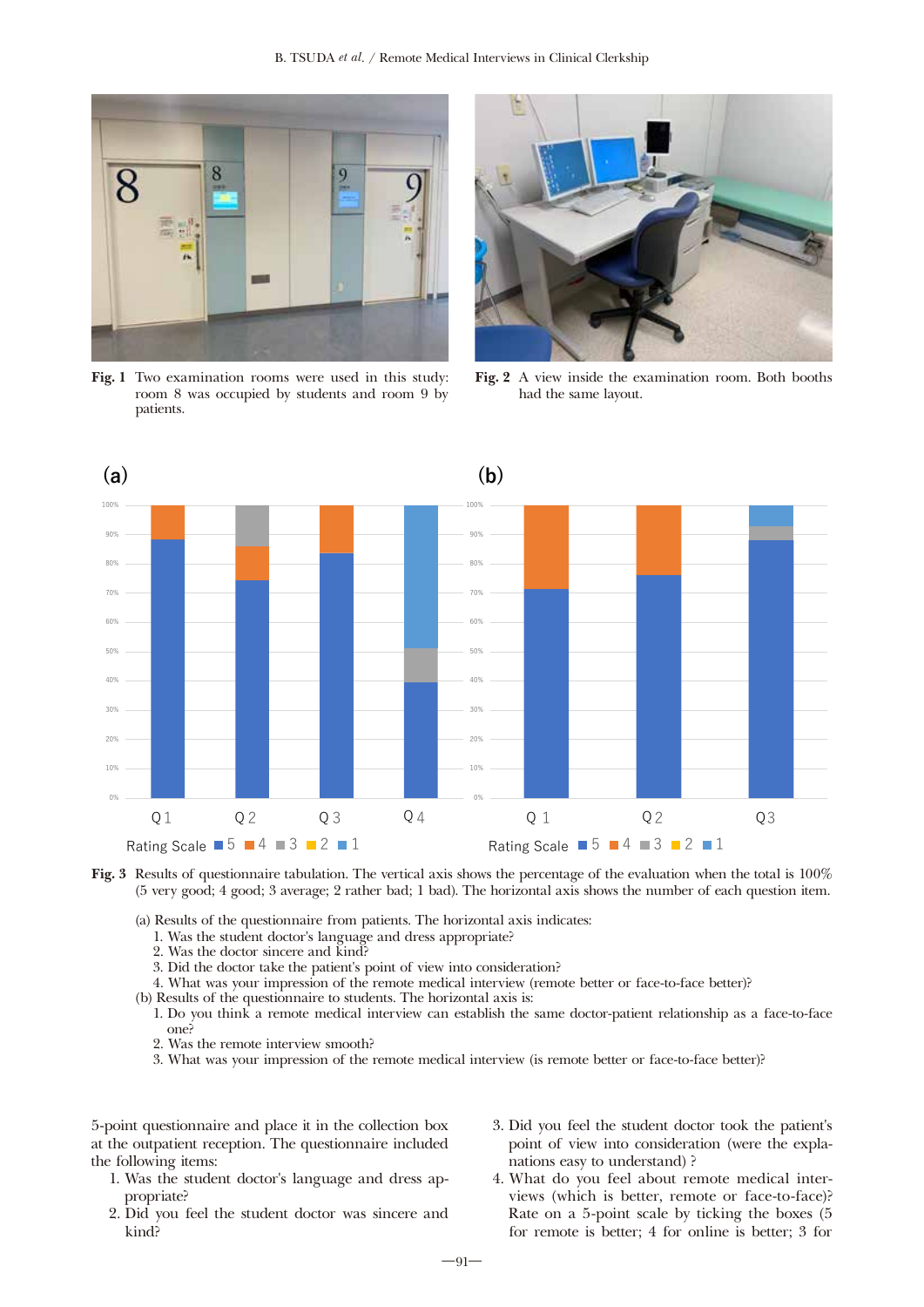undecided; 2 for face-to-face is better; 1 for faceto-face is better).

5. In addition, a free column was provided.

The students were asked to fill a Google Form® at the end of the two-week clinical clerkship. The questionnaire items were as follows:

- 1. Do you think a remote medical interview can establish the same doctor-patient relationship as a face-to-face one?
- 2. Was the remote medical interview smooth?
- 3. What do you feel about remote medical interviews (which is better, remote or face-to-face)? Rate on a 5-point scale by ticking the boxes (5 for remote is better; 4 for online is better; 3 for undecided; 2 for face-to-face is better; 1 for faceto-face is better).

4. In addition, a free column was provided.

The results of the questionnaires were compared using a simple tally.

# **RESULTS**

Consent for the questionnaire survey was obtained from 43 patients and 42 students who visited the Department of Breast Oncology at Tokai University from April 2020 to February 2021.

Results of the patient questionnaire (Fig. 3a)

- 1. 38 patients rated 5 (very good); five patients rated 4 (good).
- 2. 32 patients rated 5 (very good); five rated 4 (good); six rated 3 (normal).
- 3. 36 patients rated 5; seven rated 4.
- 4. 17 chose 5 (remote is better); five chose 3 (undecided), 21 chose 1 (face-to-face is better).
- 5. The following comments were made in the free column.
	- Appreciation of students (10 respondents)
	- It was difficult to hear the voice (8 respondents)
	- I realized how much Coronavirus had come to affect us.
	- I am used to online, so it was fine, but some older people may be confused.
	- I was surprised at first, but soon got used to it.

Results of the students' questionnaire (Fig. 3b)

- 1. 30 students rated 5 (sufficiently established) and 12 rated 4 (established).
- 2. 32 students rated 5 (smooth) and 10 rated 4 (rather smooth).
- 3. 37 students chose 5 (remote is better); 2 chose undecided; 3 chose face-to-face is better.
- 4. The following comments were made in the free column:
	- The voice was difficult to hear (4 respondents).
	- It was my first experience with online medical care, but I was able to adjust quickly.
	- It was my first experience with an online clinic, but I was able to adjust quickly.
	- Infection control was sufficiently taken care of, so I was able to engage in practical training with peace of mind.

#### DISCUSSION

This study investigated whether a trusting relationship between student doctors and patients could be obtained through remote medical interviews.

Questions regarding the trust relationship with the patient, with higher scores for questions 1 through 3 indicating a higher level of trust between the patient and the student  $-$  Q1. Was the doctor's language and clothing appropriate? Q2. Did you feel the doctor was sincere and kind? Q3. Was the explanation easy to understand? ̶ had a high rating of 4 or 5 on a 5-point scale. Similarly, for the question "Do you think a remote medical interview can establish the same doctor-patient relationship as a face-to-face one?", all the students gave a high rating of 4 or 5. Therefore, we concluded that remote medical interviews were able to establish a trusting relationship between student doctors and patients.

The most common comment in the free column related to voice problems. Initially, we used a microphone and speaker built into the tablet, but when these voice-related complaints became common, we introduced an external device with an integrated microphone and speaker for the interviews, but even then the complaints persisted. At the same time, if the volume of the speaker is too high, the conversation may be overheard in the waiting booth. The use of earphones would reduce the possibility of audio leakage, but the use of the same device for too many patients is not advisable. Therefore, there is room for further improvement regarding audio problems.

It was very interesting to note that more than 90% of students said the remote interview was better than the face-to-face interview, while the same number of patients answered that the remote interview was better than the face-to-face interview. In this study, the questionnaire was anonymous in order to investigate the true intentions of the patients, so it is unclear what kind of patients chose remote or face-to-face. However, it is possible that age and the frequency of use of online tools may have had an influence, as the comment in the free text section stated, "I am used to online, so it was fine, but some older people may be confused."

Through this study, we found that the remote medical interview seemed to be sufficient for student-physician-patient trust, suggesting that under the COVID-19 pandemic, the remote medical interview may be a safe tool in clinical clerkship. Moreover, if medical interviews that can build a relationship of trust with patients are possible in remote interviews, it is expected that remote interviews will be one option for solving various problems toward the publicization of the OSCE in Japan. However, which patients prefer remote or face-to-face interviews could be reassessed in the future using basic attributes.

## ACKNOWLEDGMENTS

We would like to express our sincere gratitude to the patients and fifth-year medical students at Tokai University School of Medicine for cooperating in this study.

#### DECLARATION

This study was approved by the Clinical Research Review Committee of Tokai University School of Medicine (Reception No. 19-600). In addition, this study was funded by a research grant from Tokai University School of Medicine, FY2020.